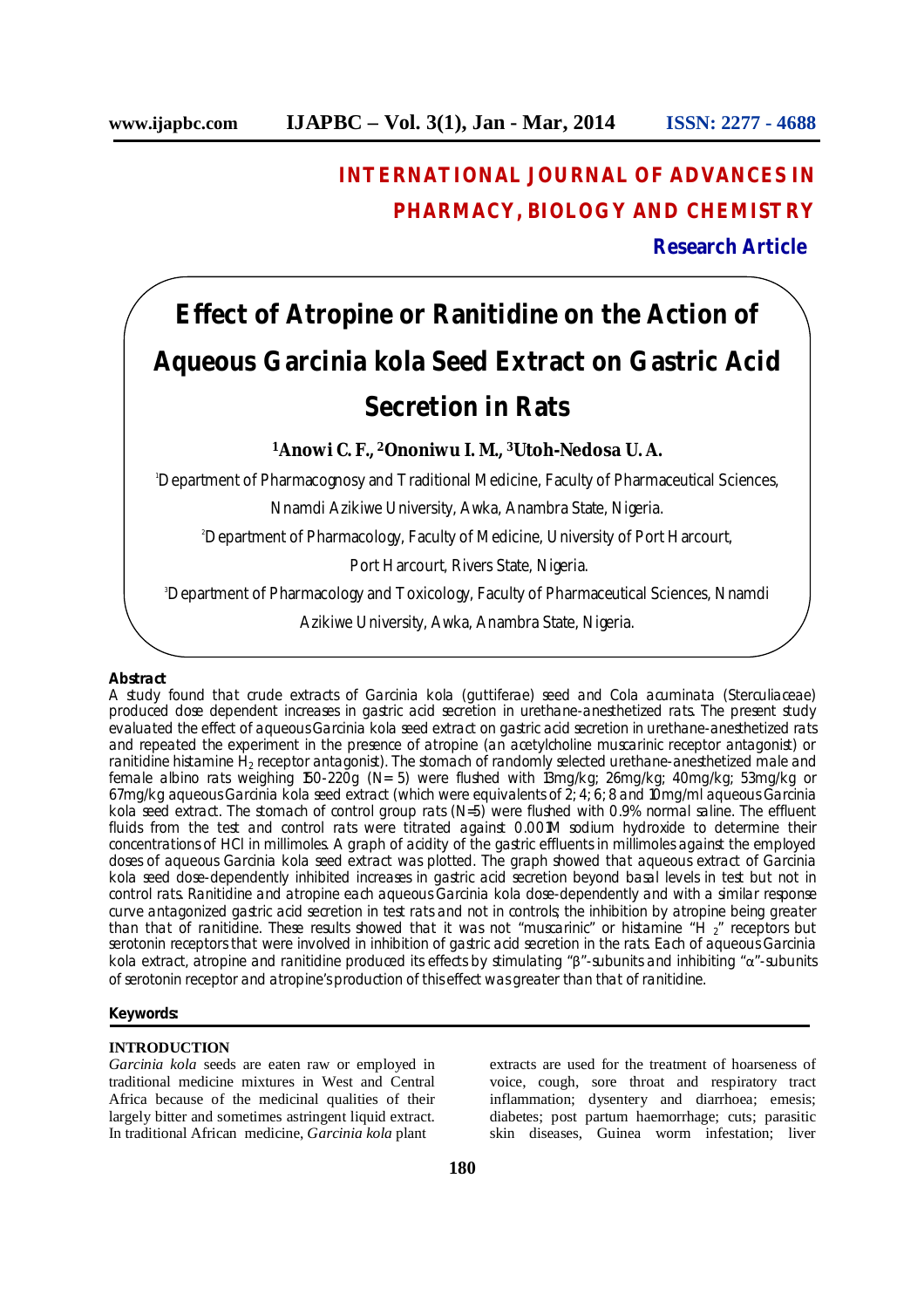cirrhosis and as a snake repellent, bitter tonic / astringent tonic. These medicinal effects of *Garcinia kola* plant extracts have been authenticated in many animal studies<sup>3, 4, 7, 8, 9, 11</sup>.

Since basal and histamine-stimulated gastric acid secretions were significantly (P<0.01), elevated in all groups of rats treated (fed) continuously for two weeks with low, medium and high dose *Garcina*  conrauana (cola)-supplemented rat chow<sup>5</sup> and Intrperitoneal injection of the crude extracts of *Garcinia kola seed* and *kola acuminata seed* extracts each produced dose-dependent increases in gastric acid secretion in rats with the activity of *Garcinia kola* extract being greater than those of *Cola* acuminata<sup>6</sup>, the present study investigated the potentials of *Garcinia kola* seed extract to stimulate gastric acid secretion in rats when infused alone into the stomach of albino rats and when similarly infused in the presence of the muscarinic anti-cholinergic agent, atropine or in the presence of the histamine  $H_2$ receptor antagonist, ranitidine.

#### **MATERIALS AND METHODS**

Fifty three randomly selected previously acclamatized male and female albino rats weighing 150-220g were anesthetized with intramuscularly administered 0.6mg/kg urethane made by dissolving urethane crystals in normal saline. The point of achievement of anesthesia in the rats was taken as the point when the rats lost righting reflex. The test rats were put into five major groups each containing five test and 5 control rats in each sub-group.

The rats were incised midsection at the throat and the trachea shunted with a flexible tube to maintain respiration. A tube was inserted into the oesophagus at a point proximal to the cardiac sphincter of the stomach and another inserted just after the pyloric sphincter. An infusion tube was then connected to the oesophageal tube and its rate of discharge set at 15- 20 drops per minute.

Two percent stock solution of the aqueous *Garcinia kola* seed extract (10g in 100ml) was made by dissolving it first in 5ml of dimethylsulphoxide (DMSO) and making up the volume with distilled water.

Normal saline was run into each animal for 20 seconds before the experiment to ensure that the tubing system was not blocked.

One of the test doses of *Garcinia kola* extract (13mg/kg, 26mg/kg, 40mg/kg, 53mg/kg and 67mg/kg) was infused alone into the stomach of each of a group of 5 rats at the rate of 15-20 drops per minute. The control animals were infused with 0.9% normal saline.

The same test dose of aqueous *Garcinia kola* seed extract was infused into the same group of rats after

the rats had been given intra-peritoneal 0.02mg/kg atropine or intra-peritoneal ranitidine of 0. 15mg/kg. The control group animals received atropine and ranitidine in the same doses as their test group but were flushed with 0.9% normal saline.

The gastric contents flushed out (the effluent fluids) at the end of administration of each dose of aqueous *Garcinia kola* extract to test rats (and 0.9% normal saline to controls) were titrated against 0.001M sodium hydroxide in the presence of phenolphthalein as indicator.

The concentrations of HCl in millimoles secreted in the stomach of the test rats during the experiments were calculated using the equation:

$$
C_1 V_1 = C_2 V_2
$$

 $C_1$  = Concentration of acid in effluent<br>  $C_2$  = Concentration of Base

 $C_2$  = Concentration of Base<br>V<sub>1</sub> = Volume of acid

 $V_1$  = Volume of acid<br>  $V_2$  = Volume of base  $=$  Volume of base

Graphs of the different dilutions of aqueous *Garcinia kola* extract employed in the study in mg /ml were plotted against the concentrations of secreted acid in the effluent fluids.

#### **RESULTS**

Treatment of rats with 2mg/mi, 4mg/ml, 6mg/ml, 8mg/ml and 10mg/ml of aqueous *Garcinia kola* seed extract did not produce any appreciable change in acidity of the gastric contents of the treated rats (from 1.5mM to 1.53mM) [figure 1).

Both atropine and ranitidine produced antagonism of basal gastric acid secretion which increased with increase in the dose of the aqueous *Garcinia kola* seed extract. Atropine and ranitinine produced the same degree of antagonism of intrinsic gastric acid secretion in the presence of 6mg/ml (40mg/kg) aqueous *Garcinia kola* seed extract (figure 1).

Atropine generally produced a stronger antagonism of the basal gastric acid secretion in the test rats than ranitidine. Atropine caused the acidity in the stomach effluents of the test rats which was at 1.5mM in the presence of 2mg/ml of the extract to reduce to 1mM (while ranitidine reduced it to 1.45) and the acidity of the effluents which was at 1.53mM in the presence of 10mg/ml of the extract to drastically to the value of 0.3mM (while ranitidine reduced it to 0.04mM) [figure 1]. The antagonism of gastric acid secretion in the test rats by atropine increased as the dose of the aqueous *Garcinia kola* extract increased. The steepest gradient of the slope of inhibition of gastric acid secretion was produced by atropine in the presence of 4mg/ml and 6mg/ml doses of *Garcinia kola* extract (figure 1).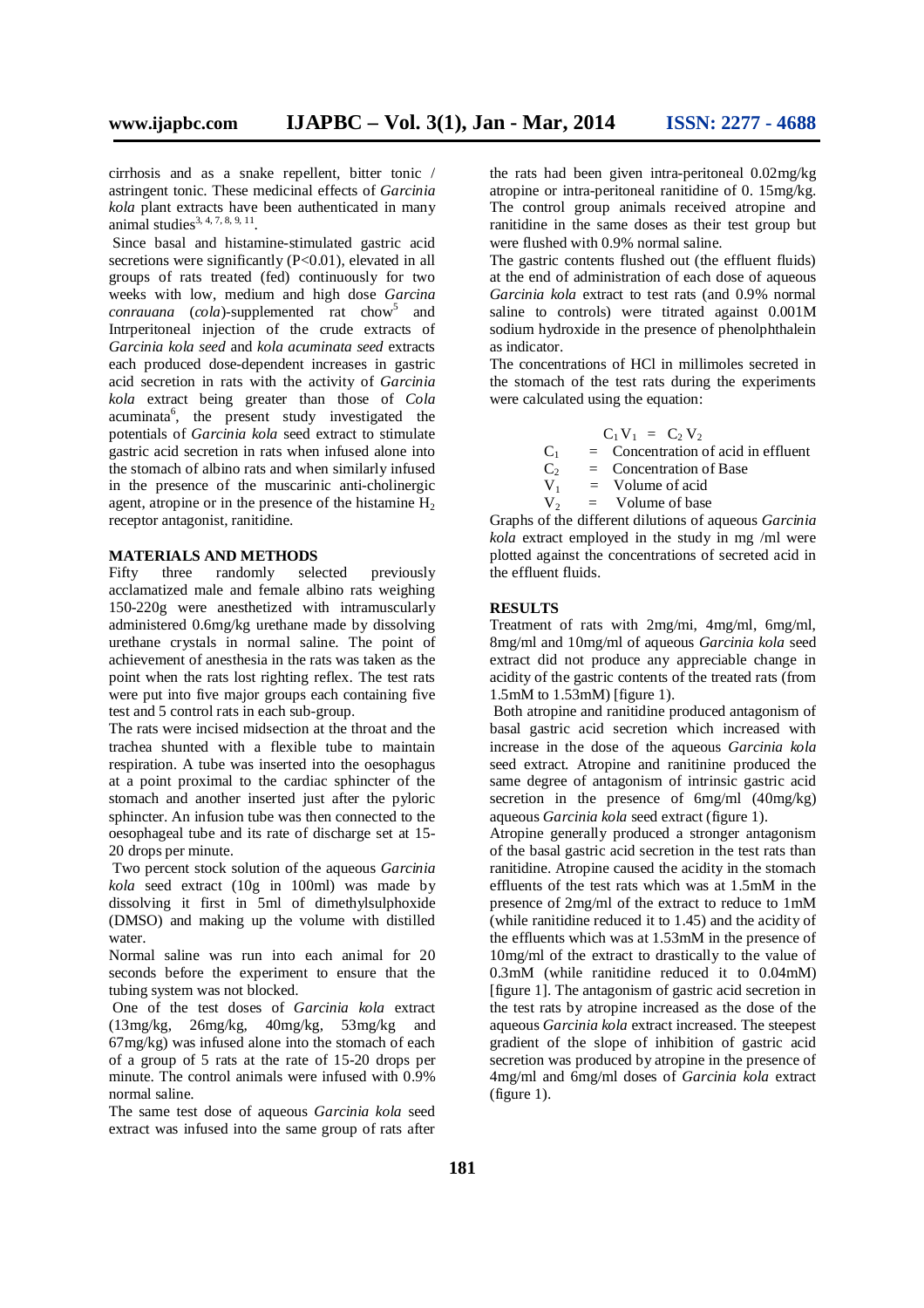

#### $\rightarrow$  CONCENTRATION OF AQUEOUS GARCINIA COLA SEED EXTRACT IN Mg/MI

↑ Series 1: Acidity in Effluents of *Garcinia kola* seed Extract Treatments (on its Own) in Millimoles (mM). Series 2 Acidity in Effluents of *Garcinia* kola seed Extract Treatments in Millimoles (mM) in the Presence of Atropine. Series 3: Acidity in Effluents of *Garcinia kola* seed Extract Treatments in Millimoles (mM) in the Presence of Ranitidine.

#### **Figure 1: Graph of Dose-Response Relationship of Aqueous** *Garcinia kola* **seed Extract and Gastric Acid Secretion**.

The graph of "Series 1" shows that water extract of *Garcinia kola* seed does not *stimulate* but rather dose-dependently inhibits increases in gastric acid secretion beyond normal levels. The inhibition of gastric acid secretion by atropine (Series 2 graph) and ranitidine (Series 3 graph) each increased with increasing doses of aqueous *Garcinia kola* extract which demonstrated a synergistic inhibition of gastric acid secretion by aqueous *Garcinia kola* extract and atropine or ranitidine. This result confirms the observation that *Garcinia* kola water extract had a dosedependent inhibitory action on increases in gastric acid secretion beyond normal levels, in the rats.

#### **DISCUSSIONS**

Estimation of the secondary metabolites in *Garcinia kola* seed showed the presence of tannin (0.69±0.01; Saponnin 15.79±0.28; oxalate 1.707±0.13; cryogenic glycosides 59.56±0.05 and cardiac glycosides 67.10 $\pm$ 0.03mg/ 100g dry matter<sup>7</sup>.Other phytochemical studies showed the abundance of flavonoids in *Garcinia kola* seed extracts and their involvement in antispasmodic and organ protective activities<sup>2, 3, 9, 10</sup> Administration of 100mo/ko Administration of  $100$ mg/kg *Garcinia kola* seed extract 3 times a day for 5 consecutive days, reduced 800, 1000, 1200mg/kg paracetamol-induced lethality in rats from 50, 90 and 100% respectively to 0, 20 and 40% respectively<sup>8</sup>. Intraperitoneally-administered 100mg/kg kolaviron, a mixture of C-3/C-8 biflavonoids from *Garcinia kola*  seed extract reduced the fasting blood sugar of normoglycaemic rats from 115mg/100ml to 65/100ml after 4 hours and reduced the blood sugar of alloxaninduced diabetic rats from 506mg/100ml to 285mg/ml at 12 hours<sup>9</sup>. Kolaviron also inhibited rat lens aldose reductase (RLAR) activity with an  $IC_{50}$ value of  $5.4 \times 10^{-6}$  [9]. Flavonoids and coumarin derivatives have been shown to possess spasmolytic, diuretic and anti-ulcer activity $10$ .

The results of the present study showed that aqueous extract of *Garcinia* kola seed had no effect on basal or normal gastric acid secretion in the stomach of the test rats and actually produced synergistic inhibition of gastric acid secretion with atropine and ranitidine. No effect on gastric acid secretion was observed in the control groups that received 0.9% normal saline in the absence or presence of atropine or ranitidine. The inhibitory effect of aqueous *Garcinia kola* seed extract is in line with inhibitory effects it demonstrated in its anti-diabetic effect<sup>9</sup>; in its antagonism of paracetamol-induced lethality in rats<sup>8</sup> and in its inhibition of rat lens aldose reductase activity<sup>9</sup>.

Since ranitidine and atropine each independently antagonized gastric acid secretion in test rats (and not in controls) and their antagonism of gastric acid secretion increased with increase in the dosage of aqueous *Garcinia kola* seed extract in a similar pattern, this is regarded as a demonstration of the same mechanism of action by ranitidine and atropine in inhibition of gastric acid secretion in the rats. Since neither atropine nor ranitidine exclusively abolished gastric acid secretion in the test rats,